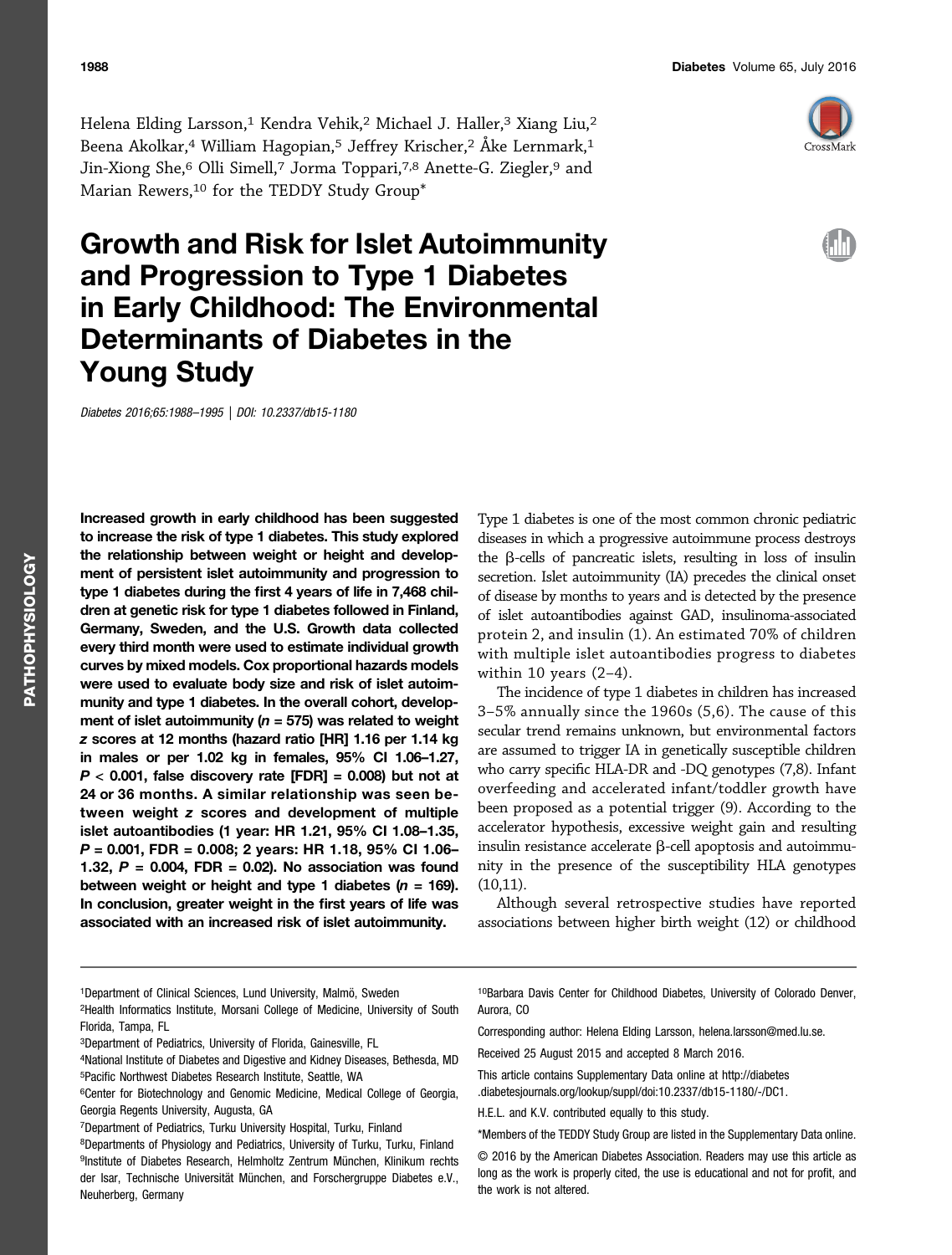height and weight (13–17) and type 1 diabetes, prospective studies of IA have found less evidence for the accelerator hypothesis (18). The German BABYDIAB study found no relationship between BMI or insulin resistance in 135 children with IA (19); however, an earlier infant BMI peak predicting IA was subsequently reported (20). In the U.S. Diabetes Autoimmunity Study in the Young (DAISY) of children aged  $>2$  years (n = 143), an increased height growth velocity but not weight or BMI growth velocity predicted the development of IA (21). Of note, higher weight z scores at ages 2 and 4 years predicted the development of IA ( $n = 46$ ) in a cohort of 548 Australian children followed from birth (22).

We tested the hypotheses that higher weight and, separately, height in the initial 4 years of life predict 1) the development of IA and 2) progression to type 1 diabetes. The Environmental Determinant of Diabetes in the Young (TEDDY) cohort (23) provided an opportunity to test the generalizability of evidence across four diverse populations.

## RESEARCH DESIGN AND METHODS

#### Design and Settings

TEDDY is a prospective cohort study funded by the National Institutes of Health with the primary goal of identifying environmental causes of type 1 diabetes. The study includes six clinical research centers: three in the U.S. (Colorado, Georgia/Florida, and Washington) and three in Europe (Finland, Germany, and Sweden). The detailed study design and methods have been published previously (23). The study was approved by local institutional review boards and is monitored by an external evaluation committee formed by the National Institutes of Health.

## **Participants**

Participants were identified at birth by screening for highrisk HLA genotypes (24). Starting in 2004, TEDDY included 8,676 children with an increased genetic risk of type 1 diabetes who are to be followed from birth to 15 years of age. Height (length before age 2 years and standing height after age 2 years) and weight are obtained at TEDDY clinics by trained TEDDY personnel, and blood samples are drawn for measurements of islet autoantibodies every 3 months from 3 months up to 4 years of age and every 3–6 months after 4 years of age, depending on autoantibody status. Children were excluded from these analyses if 1) their HLA eligibility could not be confirmed at a repeated genotyping at the age of 9 months, 2) their islet autoantibody results were indeterminate, 3) they had been followed for  $<$  12 months without IA or type 1 diabetes developing, or 4) they had more than five consecutive growth measures missing (Fig. 1).

#### Main Outcome Measures

Any IA was defined as confirmed persistent presence of one or more islet autoantibodies on two or more sequential clinic visits. Islet autoantibodies against GAD, insulinomaassociated protein 2, and insulin were measured by radiobinding assays (25,26) in two reference laboratories (Barbara Davis Center for Childhood Diabetes, University of Colorado Denver and University of Bristol, U.K.). All positive samples and 5% of negative samples were retested in the other reference laboratory and deemed confirmed if concordant. Multiple islet autoantibodies were defined as two or more islet autoantibodies at two consecutive clinic visits. Type 1 diabetes was diagnosed by using American Diabetes Association criteria (27).



Figure 1-Flowchart of the children included in TEDDY and the children for whom a full set of growth data was available for analysis. IA developed in 575 children, multiple IA in 351 children, and type 1 diabetes in 169 children.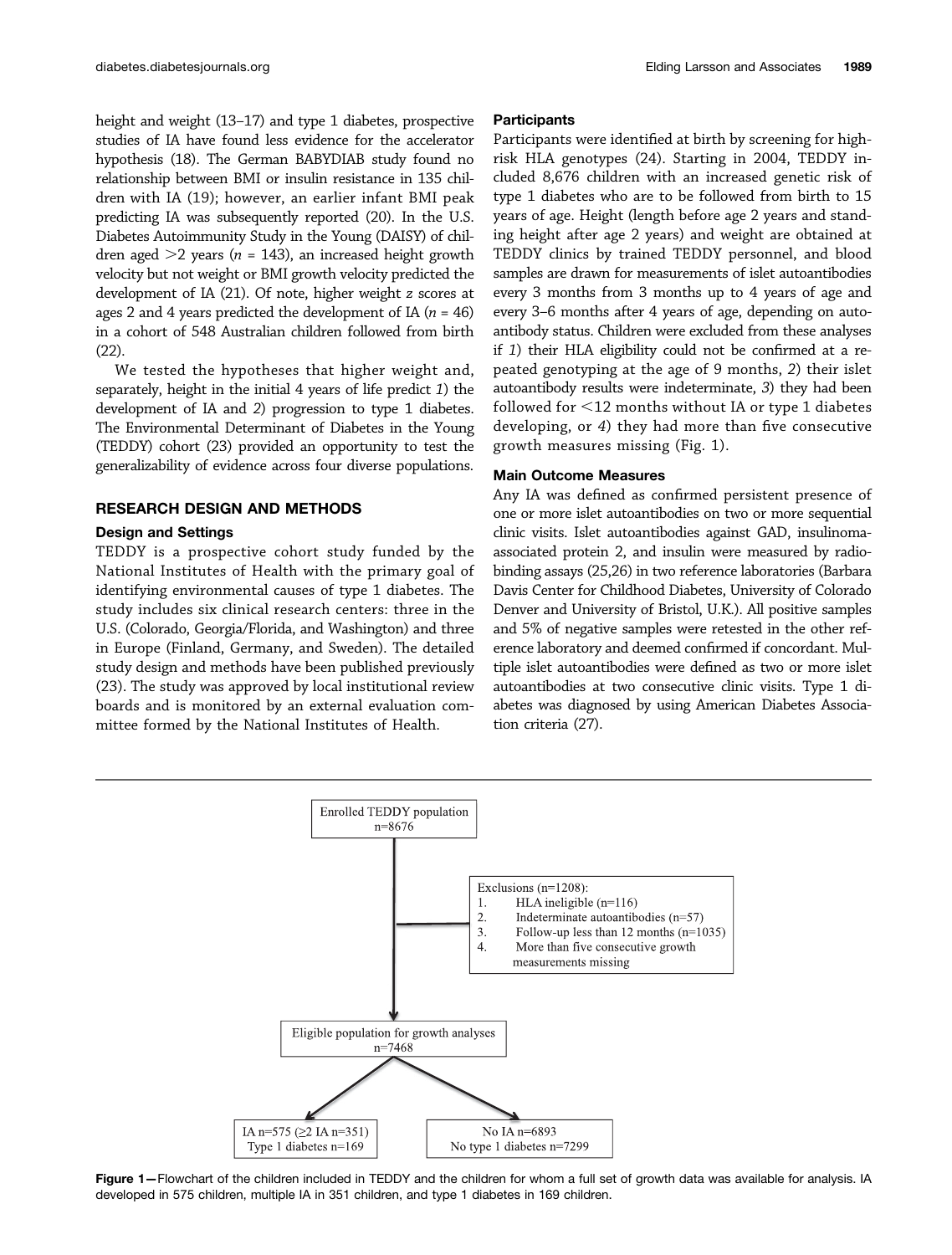## Statistical Analyses

The age at development of persistent confirmed IA was that at the initial two or more consecutive positive tests. In analyses of multiple islet autoantibodies, age at the second persistent confirmed autoantibody finding was used. Only growth data up to the date of seroconversion to IA or to the date of diagnosis of type 1 diabetes were used. The analyses of progression to type 1 diabetes included only the children in whom persistent IA developed before the onset of type 1 diabetes.

Individual growth curves were developed for each child by using mixed models with fixed and random effects of the height and weight on age for each sex. Best-fitting mixed models were used to produce estimates of mean growth curves and best linear unbiased predictors (BLUPs) for individual participants' growth curves for weight and height throughout childhood. Quadratic polynomial splines were applied to model the nonlinear growth curve (weight and height) from birth to 4 years of age. The models were examined by using several potential combinations of knots from the set (0.5, 1, 1.5, 2, 3). According to Akaike information criteria and Bayesian information criterion, four knots (at 0.5, 1, 2, and 3 years) were used in the fitting of weight on age, and five knots (at 0.5, 1, 1.5, 2, and 3 years) were used in the fitting of height on age. Standardized growth measures (weight z score and height z score) were derived from Centers for Disease Control and Prevention standardized growth charts (28) and use of SAS programs. These were best represented in 0–93 months by second-degree polynomials in fixed effects and first-degree in random effects. BLUPs of individual growth curves were assessed at each time point, including those when height and weight were missing, resulting in an interpolation of  $\sim$ 18% of the height and weight measurements. Plots of the raw data and BLUP curves were similar. Cox proportional hazards models were used to assess specific identified periods by fixed measures (birth to 12 months, birth to 24 months, and birth to 36 months) and over time by repeated measures (time-varying covariate to 4 years and 3, 6, 9, and 12 months prior) for association with IA and type 1 diabetes. All models were adjusted for the presence of the HLA-DR3/4 genotype (yes, no), presence of a family history of type 1 diabetes (mother, father, or sibling), sex, birth size, and country of residence. Evidence of nonproportional hazards related to country of residence in the Cox models existed; therefore, the country of residence was adjusted for by using the strata statement in SAS. The strata statement allowed for the fitting of separate baseline hazard functions for each country in the Cox models. Weight models were adjusted for birth weight z scores and height models for birth length z scores (28). The heterogeneity by country was tested by assessing the interaction between country and body size (weight and height z score) in the Cox regression models. Multiple comparisons were conducted with a false discovery rate (FDR)  $\leq 0.05$  considered significant.

## RESULTS

TEDDY children ( $n = 8,676$ ) were followed prospectively for a median of 60 months (quarters 1–3: 29–79 months). Among the 7,468 children with sufficient growth data, persistent IA developed in 575 (7.7%) and multiple IA in 351 (4.7%), and 169 (2.3%) progressed to type 1 diabetes (Fig. 1 and Table 1). Mean age at seroconversion to persistent IA was 31 (SD 21) months, multiple IA 34 (SD 20) months, and onset of type 1 diabetes 45 (SD 23) months. A total of 109 (19%) children developed islet autoimmunity before 12 months of age and 265 (46%) before 24 months of age. Five (3%) children progressed to type 1 diabetes before 12 months of age and 44 (26%) before 24 months of age. Table 1 summarizes the demographic characteristics of the study participants. The history of type 1 diabetes in a first-degree relative and the HLA-DR3/4 genotype predicted development of IA and type 1 diabetes (Table 1).

## Growth Parameters and Development of IA

In the overall cohort, Cox proportional hazards model analysis showed a small increase in the risk of any persistent IA with greater toddler weight or height, adjusting for birth size, HLA genotype, family history of type 1 diabetes, sex, and country of residence. After correction for multiple analyses, weight z score at 12 months (hazard ratio [HR] 1.16 per 1.14 vs. 1.02 kg for males vs. females, respectively; 95% CI 1.06-1.27;  $P < 0.001$ ; FDR = 0.008) predicted IA (Fig. 2 and Table 2). With the more stringent outcome defined as positive for multiple persistent islet autoantibodies, weight z scores at 12 and 24 months were predictive in the overall cohort when correction for multiple analyses was performed. HRs for any IA and multiple IA were also examined in relation to weight z scores or height z scores at 3, 6, 9, or 12 months before development of IA (Fig. 2 and Table 2). Little evidence was found for excess weight or height 3–12 months before development of any IA or multiple IA.

In a time-varying model of growth up to 4 years of age, weight z scores were not associated with the development of any IA or multiple IA (Fig. 2 and Table 2). There was no evidence of heterogeneity on the effect of weight or height z scores by country on any persistent IA (all  $P \ge$ 0.27) or multiple persistent IA (all  $P \ge 0.38$ ).

A sensitivity analysis was carried out that excluded children born to mothers with type 1 diabetes; this exclusion did not affect the results. Other factors related to increased weight during the first year of life were being a girl and having the HLA-DR3/3 genotype, whereas breastfeeding for  $>3$  months was associated with lower weight. However, adjustment for these factors did not change the results.

## Growth Parameters and Progression to Type 1 **Diabetes**

Growth over time did not affect time to progression to type 1 diabetes in children with multiple IA (Fig. 2 and Table 2). The height and weight assessed in specific intervals (birth to 12, 24, and 36 months) was also not predictive of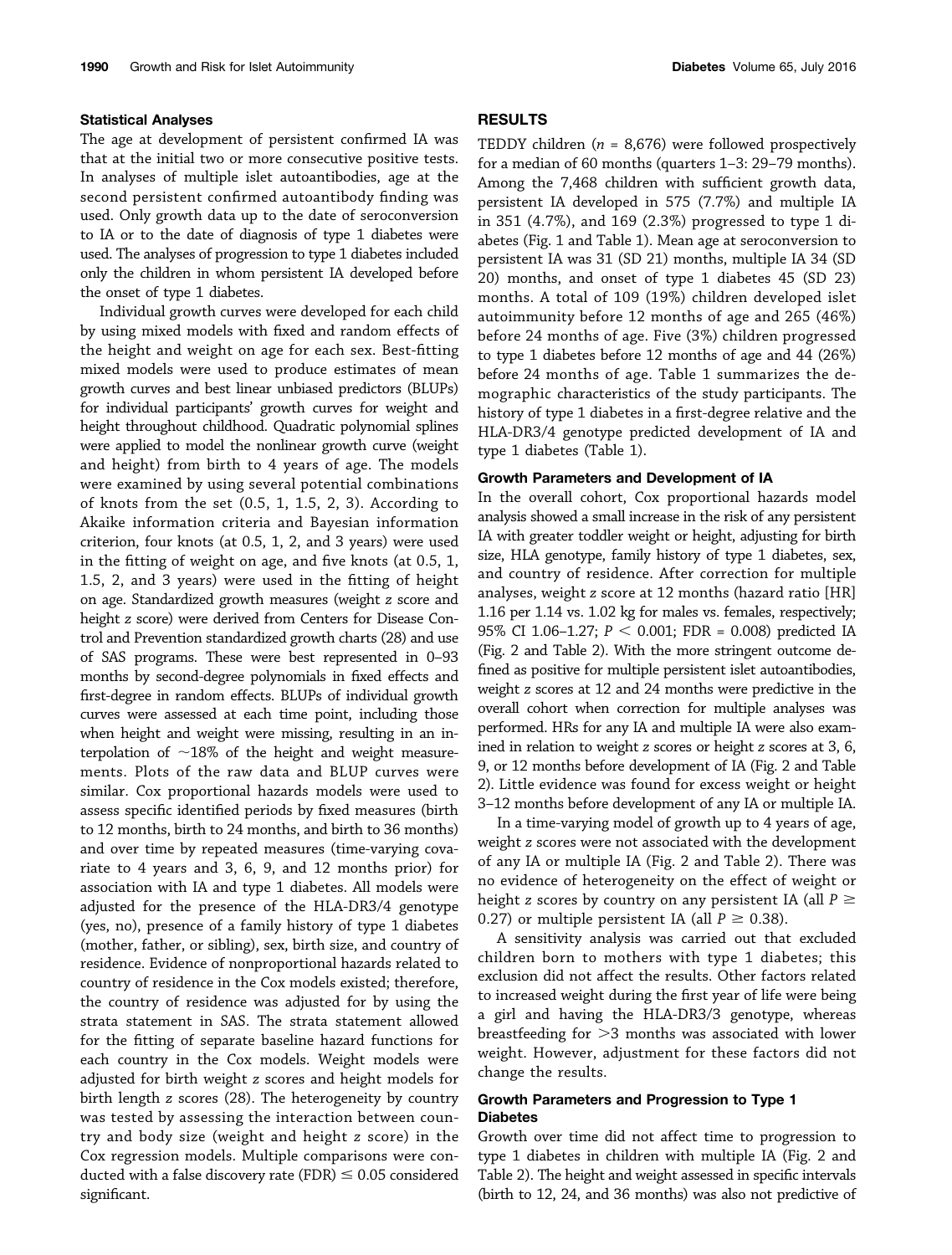|  |  |  | Elding Larsson and Associates | 1991 |
|--|--|--|-------------------------------|------|
|--|--|--|-------------------------------|------|

| Table 1-Characteristics of children in Khon motivities of diabetes developed                                                                                                                   |                             |                                      |                                 |                                              |                                                     |                               |
|------------------------------------------------------------------------------------------------------------------------------------------------------------------------------------------------|-----------------------------|--------------------------------------|---------------------------------|----------------------------------------------|-----------------------------------------------------|-------------------------------|
|                                                                                                                                                                                                | Developed IA<br>$(7 = 575)$ | Did not develop IA<br>$(n = 6, 893)$ | (IC % S6)<br>于<br>元             | Developed type 1<br>$(10 = 169)$<br>diabetes | Did not develop<br>type 1 diabetes<br>$(n = 7,299)$ | HR (95% CI)                   |
| Age at first autoantibody-positive visit/diagnosis of<br>type 1 diabetes or most recent visit (months)                                                                                         | 31(21)                      | 61 (26)                              |                                 | 45 (23)                                      | 64 (26)                                             |                               |
| Country<br><b>Finland</b>                                                                                                                                                                      | 25 (144)                    | 22 (1,513)                           |                                 |                                              | $(509, 1)$ 22                                       |                               |
| Sweden<br>Germany                                                                                                                                                                              | 34(194)<br>8(46)            | 30 (2,069)<br>7(462)                 |                                 | 31 (52)<br>12 (21)<br>27 (45)                | $7 (487)$<br>30 (2,218)                             |                               |
| U.S.                                                                                                                                                                                           | 33 (191)                    | 41 (2,849)                           |                                 | 30 (51)                                      | 41 (2,989)                                          |                               |
| Family history of type 1 diabetes<br>Yes                                                                                                                                                       | 22 (124)                    | (0(714)                              | 2.36 (1.92-2.91) <sup>a</sup>   | 32 (54)                                      | (11 (784))                                          | 3.70 (2.62-5.22) <sup>a</sup> |
| High-risk HLA-DB or -DQ genotybe<br><b>DR3/4</b>                                                                                                                                               | (062) 09                    | 38 (2,642)                           | 1.71 (1.45–2.01) <sup>a</sup>   | 55 (93)                                      | 39 (2,839)                                          | 2.15 (1.58-2.92) <sup>a</sup> |
| Sex<br>Female                                                                                                                                                                                  | 46 (250)                    | 49(3,407)                            | $0.78$ (0.66-0.92) <sup>a</sup> | 46(77)                                       | 49 (3,580)                                          | $0.85(0.63 - 1.15)a$          |
| residence.<br>Data are % (n) or mean (SD). "HRs adjusted for relation to type 1 probard, HLA-DR or -DQ genotype, sex, and age at first persistent confirmed automoly and strated by country of |                             |                                      |                                 |                                              |                                                     |                               |

progression from multiple islet autoantibodies to type 1 diabetes (Fig. 2 and Table 2).

## **DISCUSSION**

In this large, multicountry cohort of 7,468 children at high genetic risk of type 1 diabetes, we found a weak association between early weight z scores and the development of any IA or multiple IA. The association was also found when controlling for confounding factors and correcting for multiple analyses. No association between early growth and the progression to type 1 diabetes was found. The study tested the overload hypothesis, which states that increased weight could induce  $\beta$ -cell autoimmunity in genetically predisposed children (9), and the accelerator hypothesis, which proposes that insulin resistance due to weight gain accelerates the autoimmune process, leading to type 1 diabetes (10,11), but we could not conclusively confirm either hypothesis.

TEDDY is the largest prospective, longitudinal followup study of children at risk for type 1 diabetes to date. Because screening for IA is done every third month, the time for seroconversion to IA is easy to define. At all visits, height and weight are recorded, making it possible to evaluate growth before and after seroconversion. Therefore, TEDDY provides a unique opportunity to test the postulated overload and accelerator hypotheses. Potential confounders adjusted for or excluded through sensitivity analysis were birth size, sex, family history of type 1 diabetes, breastfeeding, and HLA-DR and -DQ genotypes. Further analyses may include non-HLA genetic markers possibly associated with both IA and infant/toddler growth and differ in allele frequencies among the participating countries in TEDDY.

In addition to breastfeeding, a number of infant/toddler dietary exposures have been linked to IA and type 1 diabetes (29–31). TEDDY has shown that some of the exposures vary significantly by country (32,33), and some are likely to increase or decrease weight gain during early childhood.

TEDDY children are still young, with a mean age at seroconversion to persistent IA of 31 months and at clinical onset of type 1 diabetes of 45 months. Insulin resistance as an accelerator of progression to type 1 diabetes may have a greater impact in older children (i.e., during puberty). Because diabetes has developed in only a fraction of the children with IA in TEDDY to date, the results may change in future analyses. The growth pattern in children with early seroconversion may also be different from that in children experiencing seroconversion later in life. The TEDDY cohort will be followed to 15 years of age, enabling further analyses of growth and development associated with both IA and type 1 diabetes.

The TEDDY cohort was selected based on the presence of HLA genotypes with increased type 1 diabetes risk. As such, the current findings may not be representative of all children in whom IA and type 1 diabetes develop. In children with low-risk HLA genotypes, aberrations of growth may be of more significant importance for the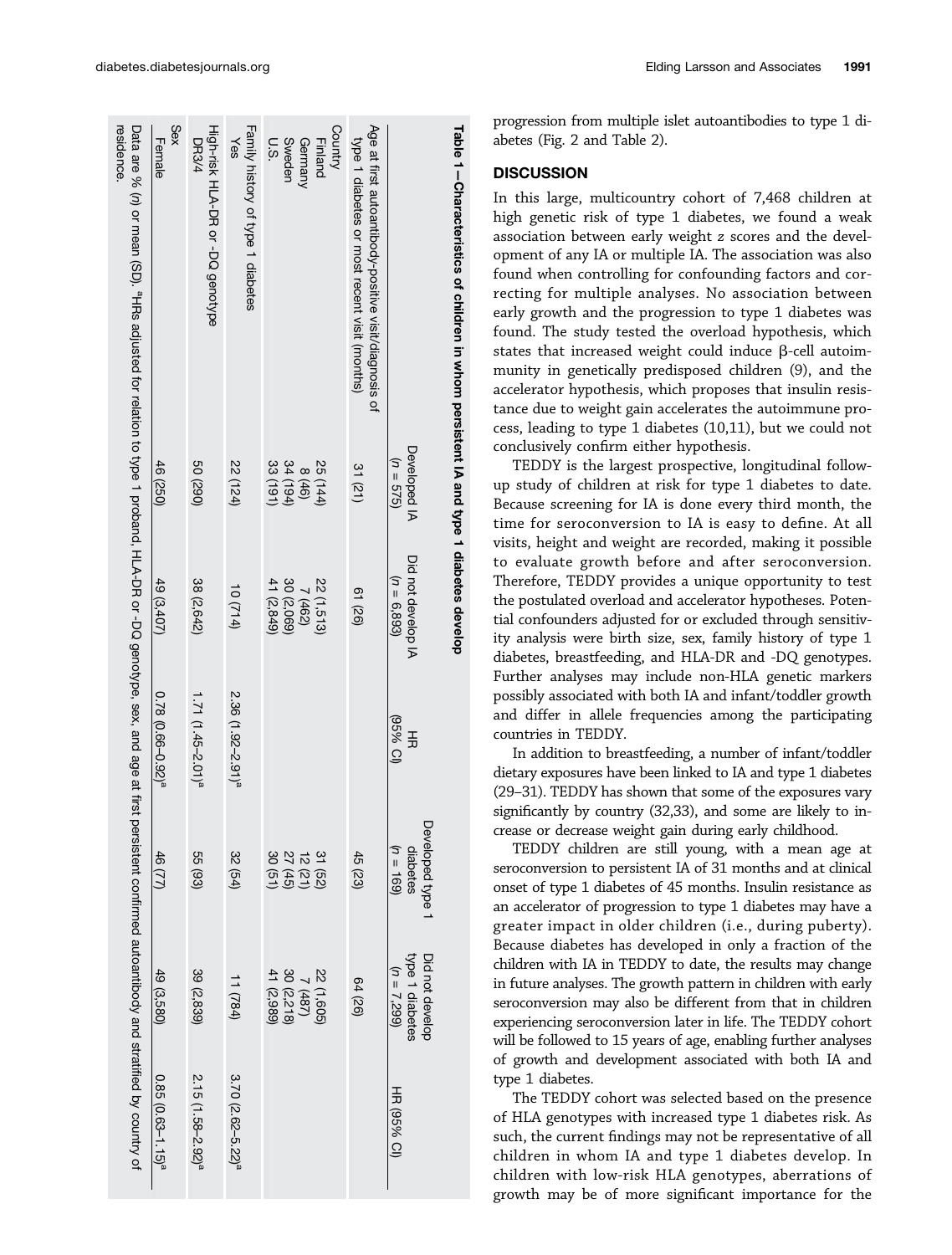

Figure 2-HRs and 95% CIs for any IA and multiple IA (2+ IA) and type 1 diabetes (T1D) in relation to weight z scores at 12, 24, and 36 months of age; change in weight z scores 3, 6, 8, or 12 months before development of IA, 2+ IA, and T1D; and time-varying growth up to 4 years of age (only events up to 4 years included). Only weight z scores are shown because height z scores were not significant. \*Statistically significant, FDR < 0.05.

development of type 1 diabetes, as previously described (34). Also possible is that the impact of growth on risk for type 1 diabetes may be present only in some cases and depend on gene interactions and epigenetic factors. Because HLA genotypes associated with an increased type 1 diabetes risk are also associated with birth weight (35,36), HLA genotypes likely affect childhood growth. Nevertheless, increased early linear growth has been reported in children before the onset of type 1 diabetes independent of HLA genotypes (15).

Childhood height and linear growth are strongly correlated to both maternal and paternal height (37,38). We were not able to adjust the analyses for parental height, which may have had an impact on the analyses of height data, although it would not have affected weight data as much.

A number of previous studies have investigated height and weight growth and development of type 1 diabetes and showed that an increased growth velocity may be a risk factor for type 1 diabetes (13–17). However, only few prospective investigations among children that separated the impact of growth on seroconversion to IA and progression to type 1 diabetes in children with IA have been published, and results have been inconsistent. In the U.S. DAISY, an increased height growth velocity was associated with the risk of seroconversion (IA developed in 143 of 1,714 children), whereas weight and BMI growth velocity had no effect (21). In the current study, we could not confirm these findings. The reason for this may be that we used growth parameters from 3 months of age,

whereas growth between 2 and 11 years of age was studied in DAISY. In an Australian study of first-degree relatives with type 1 diabetes, increased weight z score was reported as a predictor of IA independent of dietary factors in 46 children experiencing seroconversion at a young age (median 1.7 years) (22). In a study from Germany that used combined data from BABYDIAB and BABYDIET, an early age of infant BMI peak was associated with development of IA in 135 children (20). Not being able to fully confirm those findings in the current large multicenter study, we report findings similar to the Australian study. However, the weak association may indicate that growth is not the primary trigger for IA.

Insulin resistance has been suggested to accelerate the process from IA to clinically overt type 1 diabetes (39,40). On the contrary, neither weight nor BMI growth velocity could be confirmed to increase the risk for progression to type 1 diabetes ( $n = 21$ ) in children with autoantibody positivity in the DAISY, whereas height growth velocity independently increased the risk (21). In the current study, we were not able to assess insulin resistance by HOMA. By using weight z score as an indicator of potential insulin resistance (41), we could not confirm that insulin resistance accelerates the progression from persistent IA to type 1 diabetes as in other studies (39,40,42). However, the children in the current cohort were young, and only in the Childhood Diabetes in Finland (DiME) study, where HOMA of insulin resistance/first phase insulin response predicted progression to type 1 diabetes in 77 siblings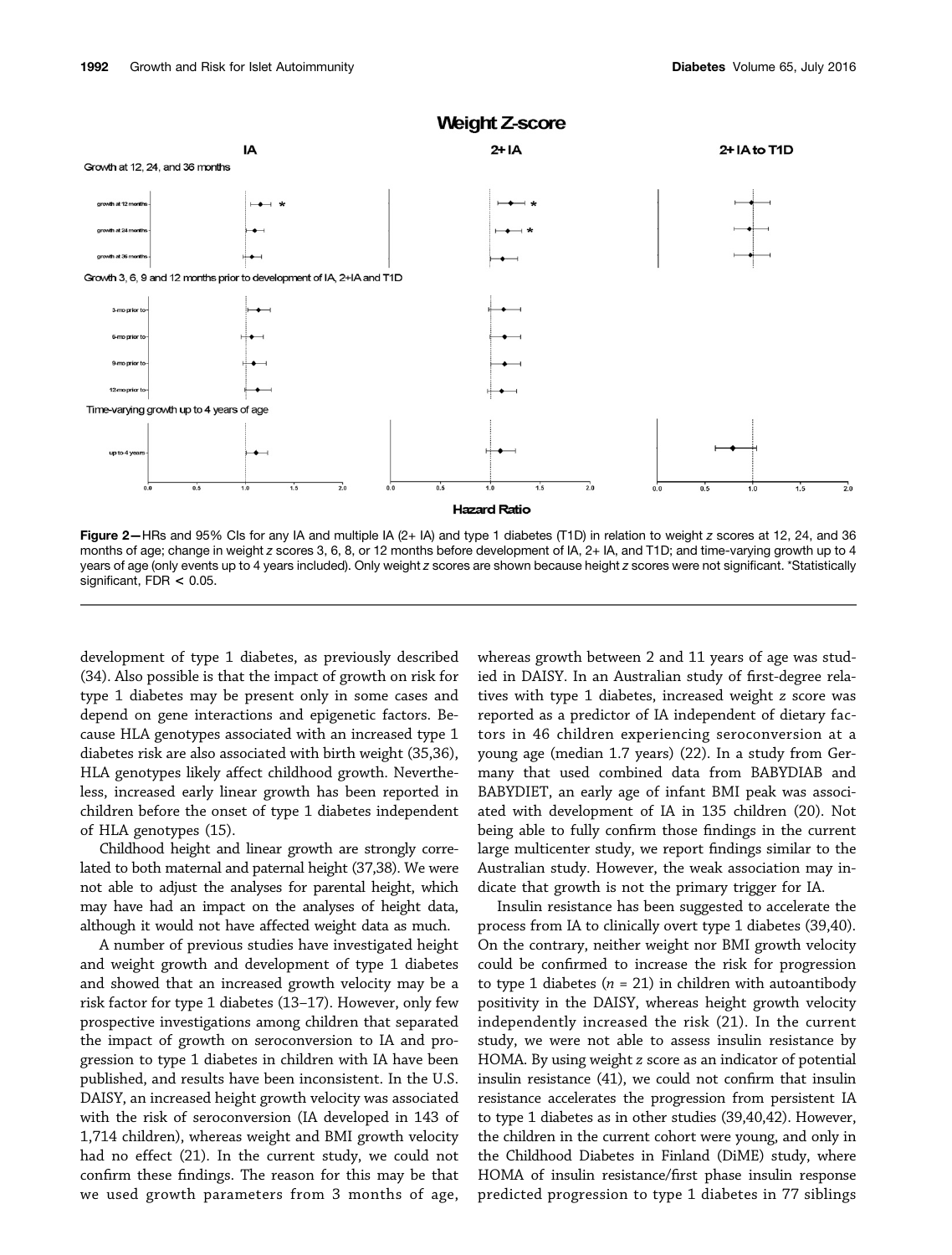| and stratified by country of residence. Boldrace indicates statistical significance, FDR ∧ 0.05. 2+ D, multiple N.<br>HRs adjusted for birth weight z score (for weight z score models) and birth length z scores (for length/height z score models), relation to type 1 proband, HLA-DR or -DQ genotype, and sex | Length/height<br>Up to 4 years | Weight<br>Up to 4 years | 12 months prior | 9 months prior | 6 months prior | -ength/height<br>3 months prior | 12 months prior          | 9 months prior | 6 months prior                                                                                                      | Weight<br>3 months prior | 36 months of age                                                 | 24 months of age | Length/height<br>12 months of age | 36 months of age           | 24 months of age                                           | Weight<br>12 months of age                                               | Time                   |                          | time-varying model of growth up to 4 years of age |
|-------------------------------------------------------------------------------------------------------------------------------------------------------------------------------------------------------------------------------------------------------------------------------------------------------------------|--------------------------------|-------------------------|-----------------|----------------|----------------|---------------------------------|--------------------------|----------------|---------------------------------------------------------------------------------------------------------------------|--------------------------|------------------------------------------------------------------|------------------|-----------------------------------|----------------------------|------------------------------------------------------------|--------------------------------------------------------------------------|------------------------|--------------------------|---------------------------------------------------|
|                                                                                                                                                                                                                                                                                                                   | 1.08                           | $\equiv$                | 10.1            | 0.98           | $-1.06$        | 1.03                            | $1.38$<br>$1.1$<br>$1.1$ |                |                                                                                                                     | 1.13                     | 3371                                                             |                  |                                   |                            | $\frac{1}{10}$ : 1<br>$\frac{1}{10}$ : 1<br>$\frac{1}{10}$ |                                                                          | 玉                      |                          |                                                   |
|                                                                                                                                                                                                                                                                                                                   | 121-121                        | $1.01 - 1.23$           | $0.94 - 1.22$   | $0.87 - 1.11$  | $0.95 - 1.19$  | $0.92 - 1.15$                   | 0.99-1.26                | $0.97 - 1.21$  | $0.95 - 1.18$                                                                                                       | 1.02-1.25                | 81'1-18                                                          | 0.97-1.18        | 1.01-1.24                         | $1.01 - 1.20$<br>0.98-1.17 |                                                            | 1.06-1.27                                                                | IO % 96                | Any IA                   |                                                   |
|                                                                                                                                                                                                                                                                                                                   | 717                            | 0.04                    | 0.32            | 0.80           | 0.32           | 99'0                            |                          |                | 0 0 0 0<br>0 3 4 0 0<br>0 0 0 0                                                                                     |                          | $0.20$<br>0.18                                                   |                  | 0.03                              |                            | 0.03                                                       | 100'0                                                                    | P value                |                          |                                                   |
|                                                                                                                                                                                                                                                                                                                   | 0.39                           | 600                     | 0.39            | 0.80           | 0.39           | 0.70                            | 0.096                    | 71.0           | 0.08<br>0.29                                                                                                        |                          | 0.16<br>0.39<br>0.39                                             |                  |                                   | 0.17                       | 0.008                                                      |                                                                          | РDR                    |                          |                                                   |
|                                                                                                                                                                                                                                                                                                                   | 1.08                           | 1.10                    | $1101$<br>$101$ |                |                | 1.09                            |                          |                | $\frac{1}{1}$<br>$\frac{1}{1}$<br>$\frac{1}{1}$<br>$\frac{1}{1}$<br>$\frac{1}{1}$<br>$\frac{1}{1}$<br>$\frac{1}{1}$ |                          | $\frac{1}{1} \div \frac{1}{1}$<br>$\frac{1}{1} \div \frac{1}{1}$ |                  |                                   |                            | $\frac{1}{1.13}$                                           | <b>ئة</b>                                                                | 玉                      |                          |                                                   |
|                                                                                                                                                                                                                                                                                                                   | $0.94 - 1.25$                  | $0.96 - 1.25$           | $0.95 - 1.31$   | $0.92 - 1.25$  | 0.94-1.26      | $0.94 - 1.26$                   | $0.98 - 1.30$            | $0.99 - 1.30$  | 1.00-1.30                                                                                                           | 0.97-1.26                | 1.02-1.30                                                        | $0.98 - 1.26$    | 1.01-1.31                         | 1.01-1.28                  | 1.06-1.32                                                  | 1.08-1.35                                                                | 965%<br>$\overline{O}$ | $2+RA$                   |                                                   |
|                                                                                                                                                                                                                                                                                                                   | 820                            | 0.16                    | 0.19            | 0.25           |                | 0.24                            |                          |                |                                                                                                                     |                          |                                                                  |                  |                                   | 0.04                       | 0.001<br>0.004                                             |                                                                          | P value                |                          |                                                   |
|                                                                                                                                                                                                                                                                                                                   | 39                             |                         | 38878           |                |                |                                 | $-1.6$                   |                | 0.096<br>0.096                                                                                                      | 11'                      | 1.89                                                             |                  |                                   |                            | 0.008<br>0.021<br>0.091                                    |                                                                          | 맆                      |                          |                                                   |
|                                                                                                                                                                                                                                                                                                                   | 0.80                           | 62.0                    |                 |                |                |                                 |                          |                |                                                                                                                     |                          |                                                                  |                  |                                   |                            | $0.980$<br>$0.970$                                         |                                                                          | 玉                      |                          |                                                   |
|                                                                                                                                                                                                                                                                                                                   | 70.1-650                       | 0.61-1.04               |                 |                |                |                                 |                          |                |                                                                                                                     |                          | $0.75 - 1.16$<br>0.79-1.18<br>0.74-1.15                          |                  |                                   |                            |                                                            | $\begin{array}{c} 0.81 - 1.18 \\ 0.80 - 1.16 \\ 0.80 - 1.18 \end{array}$ | 10 % 96                | 2+ IA to type 1 diabetes |                                                   |
|                                                                                                                                                                                                                                                                                                                   | 0.13                           | 60'0                    |                 |                |                |                                 |                          |                |                                                                                                                     |                          | $0.59$<br>$0.69$<br>$0.46$                                       |                  |                                   |                            | $0.81$<br>$0.08$<br>$0.79$                                 |                                                                          | P value                |                          |                                                   |
|                                                                                                                                                                                                                                                                                                                   | <b>0.52</b>                    | 0.15                    |                 |                |                |                                 |                          |                |                                                                                                                     |                          |                                                                  |                  |                                   |                            |                                                            |                                                                          | <b>HDR</b>             |                          |                                                   |

Table 2 玉<br>공 for any IA, 2+ IA, and type 1 diabetes relative to weight or length/height N scores $\frac{a}{4}$  various ages; months before IA, 2+ IA, or type 1 diabetesdiagnosis;and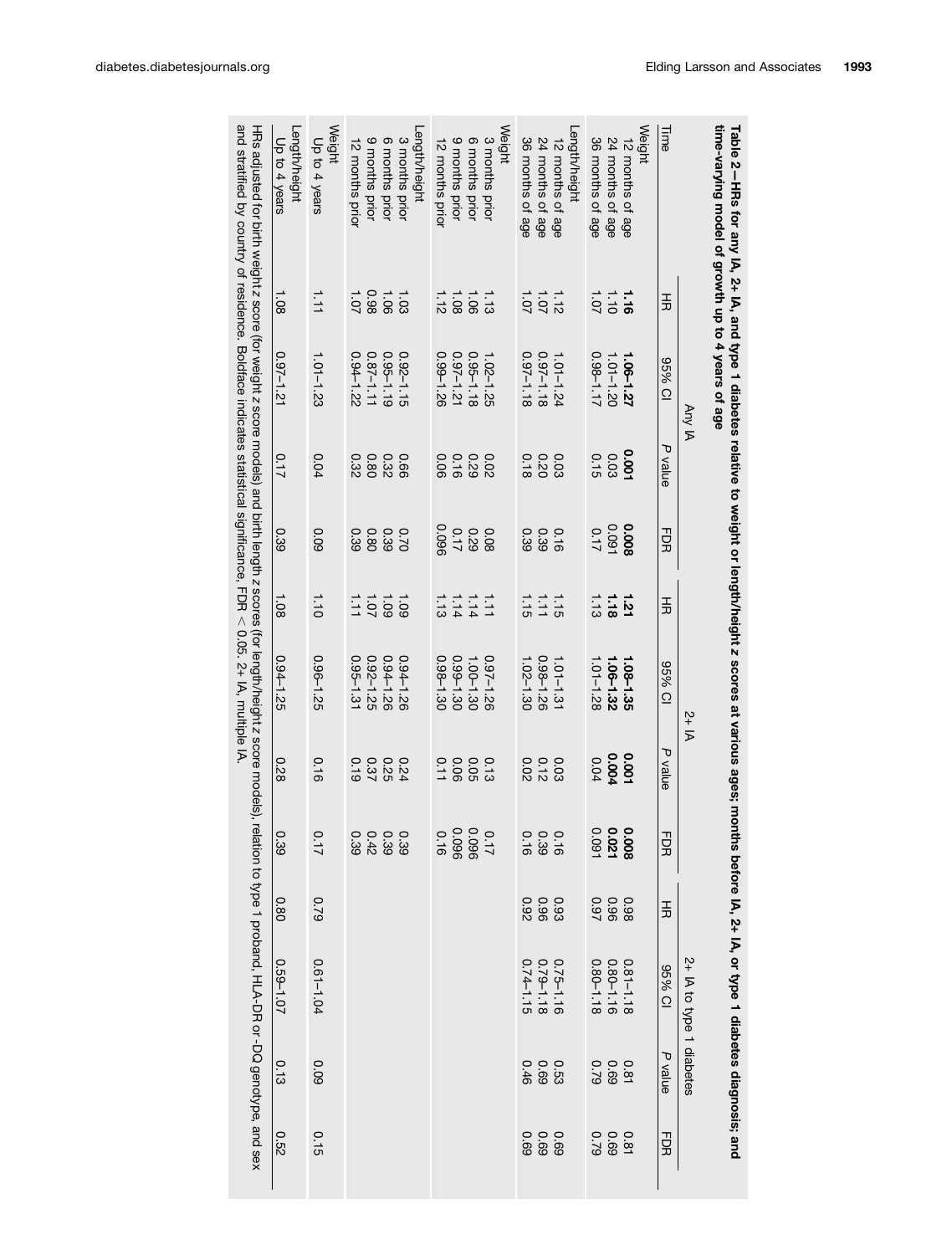with autoantibody positivity of type 1 diabetes patients (42), were the participants at a comparably young age.

Greater weight in early childhood appears to predict a small increase in the risk of IA. The relevance of these findings for determining risk of diabetes will require longer follow-up of the cohort and evaluation of additional factors, such as infant feeding and genetic determinants of growth.

Funding. This study was supported by grants from the National Institute of Diabetes and Digestive and Kidney Diseases (U01-DK-63829, U01-DK-63861, U01-DK-63821, U01-DK-63865), National Institute of Allergy and Infectious Diseases, National Institute of Child Health and Human Development, National Institute of Environmental Health Sciences, JDRF, Centers for Disease Control and Prevention (U01-DK-63863, U01-DK-63836, U01-DK-63790, UC4-DK-63829, UC4-DK-63861, UC4-DK-63821, UC4-DK-63865, UC4-DK-63863, UC4-DK-63836, UC4-DK-95300, and UC4-DK-100238, and contract no. HHSN267200700014C). This work was supported in part by the National Center for Advancing Translational Sciences, National Institutes of Health, Clinical and Translational Science Awards to the University of Florida (UL1-TR-000064) and the University of Colorado (UL1-TR-001082).

**Duality of Interest.** No potential conflicts of interest relevant to this article were reported.

Author Contributions. H.E.L. contributed to the data research and writing of the manuscript. K.V. and X.L. contributed to the data research, statistical analyses, and review and editing of the manuscript. M.J.H. contributed to the data research and review and editing of the manuscript. B.A., W.H., J.K., Å.L., J.-X.S., O.S., J.T., A.-G.Z., and M.R. contributed to the study design, data research, and review and editing of the manuscript. H.E.L. and M.R. are guarantors of this work and, as such, had full access to all the data in the study and take responsibility for the integrity of the data and the accuracy of the data analysis.

#### References

1. Knip M. Natural course of preclinical type 1 diabetes. Horm Res 2002; 57(Suppl. 1):6–11

2. Siljander HT, Veijola R, Reunanen A, Virtanen SM, Akerblom HK, Knip M. Prediction of type 1 diabetes among siblings of affected children and in the general population. Diabetologia 2007;50:2272–2275

3. Barker JM, Barriga KJ, Yu L, et al.; Diabetes Autoimmunity Study in the Young. Prediction of autoantibody positivity and progression to type 1 diabetes: Diabetes Autoimmunity Study in the Young (DAISY). J Clin Endocrinol Metab 2004;89:3896–3902

4. Ziegler AG, Rewers M, Simell O, et al. Seroconversion to multiple islet autoantibodies and risk of progression to diabetes in children. JAMA 2013;309: 2473–2479

5. Diabetes Epidemiology Research International Group. Secular trends in incidence of childhood IDDM in 10 countries. Diabetes 1990;39:858–864

6. Patterson CC, Dahlquist GG, Gyürüs E, Green A, Soltész G; EURODIAB Study Group. Incidence trends for childhood type 1 diabetes in Europe during 1989- 2003 and predicted new cases 2005-20: a multicentre prospective registration study. Lancet 2009;373:2027–2033

7. Emery LM, Babu S, Bugawan TL, et al. Newborn HLA-DR,DQ genotype screening: age- and ethnicity-specific type 1 diabetes risk estimates. Pediatr Diabetes 2005;6:136–144

8. Noble JA, Valdes AM, Cook M, Klitz W, Thomson G, Erlich HA. The role of HLA class II genes in insulin-dependent diabetes mellitus: molecular analysis of 180 Caucasian, multiplex families. Am J Hum Genet 1996;59:1134–1148

9. Dahlquist G. Can we slow the rising incidence of childhood-onset autoimmune diabetes? The overload hypothesis. Diabetologia 2006;49:20–24

11. Knerr I, Wolf J, Reinehr T, et al.; DPV Scientific Initiative of Germany and Austria. The 'accelerator hypothesis': relationship between weight, height, body mass index and age at diagnosis in a large cohort of 9,248 German and Austrian children with type 1 diabetes mellitus. Diabetologia 2005;48:2501– 2504

12. Stene LC, Magnus P, Lie RT, Søvik O, Joner G; Norwegian Childhood Diabetes Study Group. Birth weight and childhood onset type 1 diabetes: population based cohort study. BMJ 2001;322:889–892

13. Bruining GJ. Association between infant growth before onset of juvenile type-1 diabetes and autoantibodies to IA-2. Netherlands Kolibrie study group of childhood diabetes. Lancet 2000;356:655–656

14. Blom L, Persson LA, Dahlquist G. A high linear growth is associated with an increased risk of childhood diabetes mellitus. Diabetologia 1992;35: 528–533

15. Larsson HE, Hansson G, Carlsson A, et al.; DiPiS Study Group. Children developing type 1 diabetes before 6 years of age have increased linear growth independent of HLA genotypes. Diabetologia 2008;51:1623–1630

16. EURODIAB Substudy 2 Study Group. Rapid early growth is associated with increased risk of childhood type 1 diabetes in various European populations. Diabetes Care 2002;25:1755–1760

17. Hyppönen E, Virtanen SM, Kenward MG, Knip M, Akerblom HK; Childhood Diabetes in Finland Study Group. Obesity, increased linear growth, and risk of type 1 diabetes in children. Diabetes Care 2000;23:1755–1760

18. Rewers M. The fallacy of reduction. Pediatr Diabetes 2012;13:340–343

19. Winkler C, Marienfeld S, Zwilling M, Bonifacio E, Ziegler AG. Is islet autoimmunity related to insulin sensitivity or body weight in children of parents with type 1 diabetes? Diabetologia 2009;52:2072–2078

20. Beyerlein A, Thiering E, Pflueger M, et al. Early infant growth is associated with the risk of islet autoimmunity in genetically susceptible children. Pediatr Diabetes 2014;15:534–542

21. Lamb MM, Yin X, Zerbe GO, et al. Height growth velocity, islet autoimmunity and type 1 diabetes development: the Diabetes Autoimmunity Study in the Young. Diabetologia 2009;52:2064–2071

22. Couper JJ, Beresford S, Hirte C, et al. Weight gain in early life predicts risk of islet autoimmunity in children with a first-degree relative with type 1 diabetes. Diabetes Care 2009;32:94–99

23. TEDDY Study Group. The Environmental Determinants of Diabetes in the Young (TEDDY) study: study design. Pediatr Diabetes 2007;8:286–298

24. Hagopian WA, Erlich H, Lernmark A, et al.; TEDDY Study Group. The Environmental Determinants of Diabetes in the Young (TEDDY): genetic criteria and international diabetes risk screening of 421 000 infants. Pediatr Diabetes 2011; 12:733–743

25. Bonifacio E, Yu L, Williams AK, et al. Harmonization of glutamic acid decarboxylase and islet antigen-2 autoantibody assays for National Institute of Diabetes and Digestive and Kidney Diseases consortia. J Clin Endocrinol Metab 2010;95:3360–3367

26. Babaya N, Yu L, Miao D, et al. Comparison of insulin autoantibody: polyethylene glycol and micro-IAA 1-day and 7-day assays. Diabetes Metab Res Rev 2009;25:665–670

27. American Diabetes Association. Standards of medical care in diabetes— 2014. Diabetes Care 2014;37(Suppl. 1):S14–S80

28. Cole TJ, Bellizzi MC, Flegal KM, Dietz WH. Establishing a standard definition for child overweight and obesity worldwide: international survey. BMJ 2000;320: 1240–1243

29. Ziegler AG, Schmid S, Huber D, Hummel M, Bonifacio E. Early infant feeding and risk of developing type 1 diabetes-associated autoantibodies. JAMA 2003; 290:1721–1728

30. Chmiel R, Beyerlein A, Knopff A, Hummel S, Ziegler AG, Winkler C. Early infant feeding and risk of developing islet autoimmunity and type 1 diabetes. Acta Diabetol 2015;52:62–624